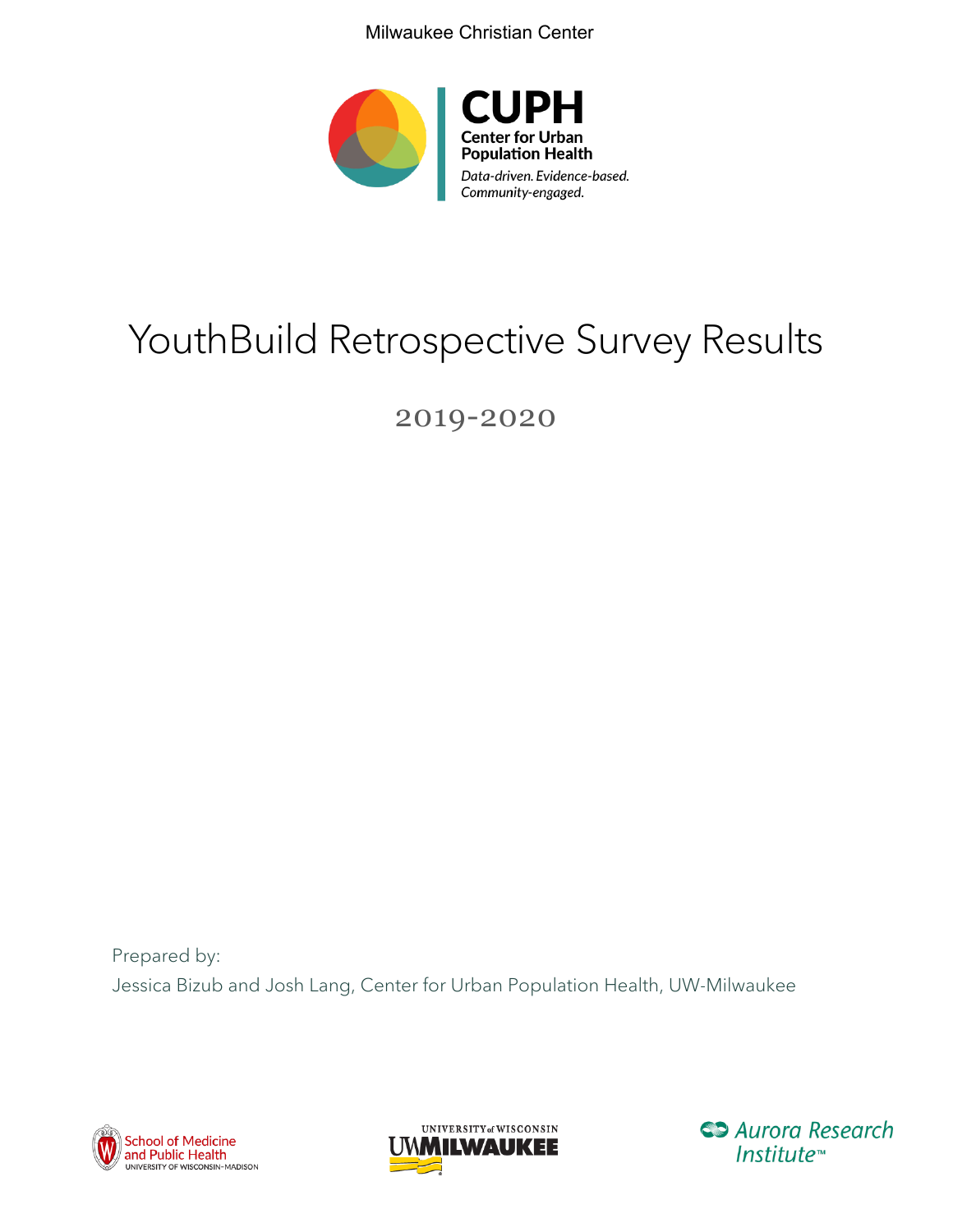# Background and Methods

Researchers from the Center for Urban Population Health and Milwaukee Christian Center (MCC) YouthBuild staff identified expected psycho-social outcomes of individuals participating in the program, which engages adult "Opportunity Youth" who are not currently employed or enrolled in post-secondary education in on-site construction skillsbuilding and mentoring with skilled tradespeople. In addition to outcomes already captured by MCC related to building affordable homes for Milwaukee families and construction-related credentialing for participants, identified participant outcomes included 21st Century skills, such as civic engagement, career readiness, resiliency, and conflict resolution skills; as well as self-confidence in engaging post-secondary educational opportunities.

YouthBuild participants completed a self-report questionnaire related to the identified outcomes. Scales were based on existing, validated instruments, including the Civic Engagement Scale (Doolittle & Faul, 2013), Career Engagement Scale (Hirschi, Freund, & Herrmann, 2013), Connor-Davidson Resilience Scale (Connor & Davidson, 2003), and the Socially Responsible Leadership Scale (Astin & Astin, 2000). Additional questions related to seeking more education were included, as were demographic variables. The full questionnaire can be found in the appendix.

Studies indicate that people can have difficulty accurately self-assessing their skill levels when they have little experience with the task, sometimes known as the Dunning-Kruger Effect. This can lead to artificially inflating traditional pre-test scores in relation to post-test scores, whereas the post-test self-assessments can be more accurate due to learning more about the topic (Klatt & Taylor-Powell, 2006). To account for this phenomenon, a retrospective pre-test was administered concurrent with the post-test survey. Only participants who had completed a majority of the YouthBuild program were invited to complete the survey. Prior to engaging with the substantive questions, participants were presented with human subjects study information and gave consent to participate in the study. Surveys were administered electronically online via Qualtrics. Results for the 2019- 2020 program year are presented below.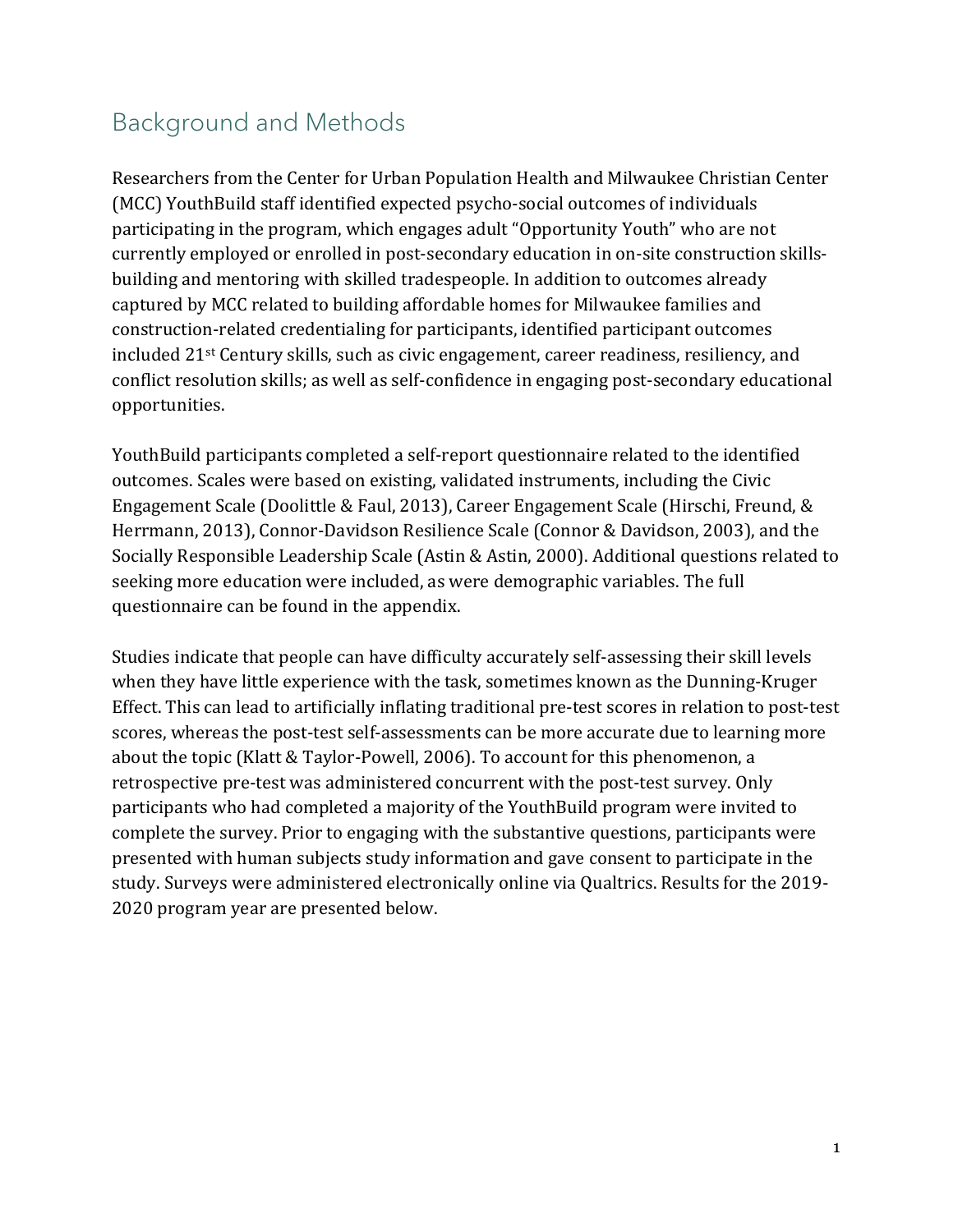## Results

## Demographics

A total of 30 YouthBuild participants completed the questionnaire. Survey respondent demographic information is presented on the table that follows.

| <b>Table 1: Demographics</b>     |       |       |
|----------------------------------|-------|-------|
|                                  | $N =$ | 30    |
|                                  | N     | (%)   |
| <b>Sex</b>                       |       |       |
| Female                           | 6     | 20.0  |
| Male                             | 22    | 73.3  |
| Missing                          | 2     | 6.7   |
| Total                            | 30    | 100.0 |
| Race                             |       |       |
| White                            | 3     | 10.0  |
| <b>Black or African American</b> | 22    | 73.3  |
| Native Hawaiian/Other            | 0     | 0.0   |
| Pacific Islander                 |       |       |
| American Indian/Alaskan          | 1     | 3.3   |
| <b>Native</b>                    |       |       |
| Asian                            | 0     | 0.0   |
| Hispanic/Latino                  | 3     | 10.0  |
| Two or More Races                | 1     | 3.3   |
| Indicated                        |       |       |

|                | Mean (SD)  |
|----------------|------------|
| Age (in years) | 21.2(1.82) |

The average (mean) age of survey respondents was 21.2 years. A majority (73.3%) identified as male, and a majority identified as African-American (73.3%).

#### Psycho-social Outcomes

Respondents rated themselves on a series of scales related to 21st Century skills and related outcomes (see the appendix for the full questionnaire). In a retrospective pre-post design, respondents first rated themselves as they were at the time of completing the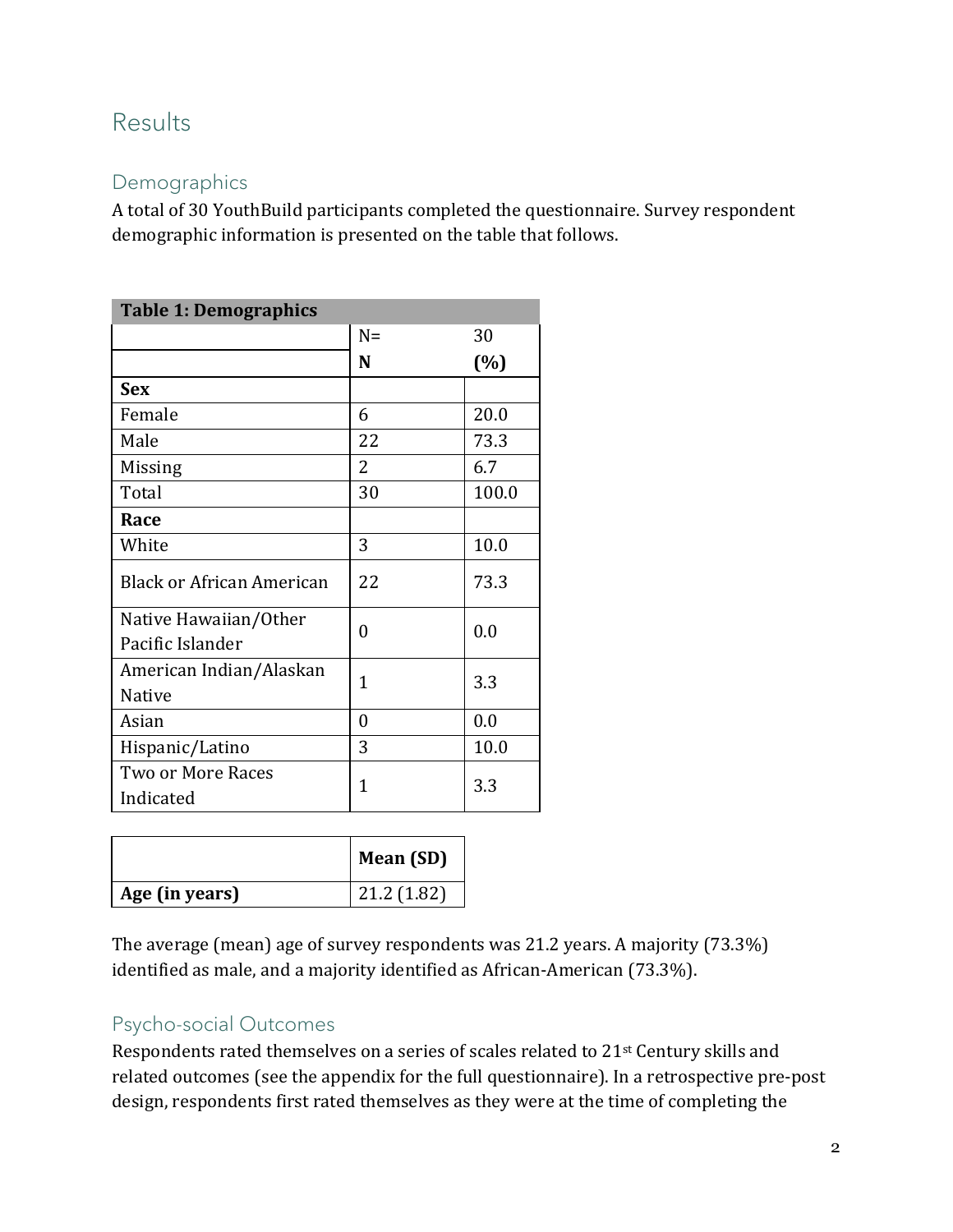questionnaire, and then were invited to rate themselves as they were just prior to engaging in YouthBuild. The figure below summarizes the average (mean) scores by domain for both points in time. Below each domain, the total possible points are presented, along with the significance of paired *t*-tests to determine whether differences were statistically significant. All differences were statistically significant at least at the p<.05 level; several differences were significant at the p<.01 or p<.001 levels (significance of paired *t*-test for each domain is noted in the figure).



#### Figure 1: YouthBuild Psycho-social Outcomes

#### Civic Engagement – Attitudes

Overall as a group, respondents scored themselves at 34.1 out of a possible 49 points after engaging in the program, while they perceived themselves to be at a lower level (27.7) prior to starting YouthBuild.

#### Civic Engagement – Behavior

Overall, respondents rated themselves 5.3 points higher after participating in the program (31.6 out of 42 possible points) compared to just prior (26.3).

#### Employment Readiness/Career Engagement

As a group, respondents reported greater employment readiness and career engagement after participating in YouthBuild (36.3 out of a possible 40 points) compared to prior (29.1).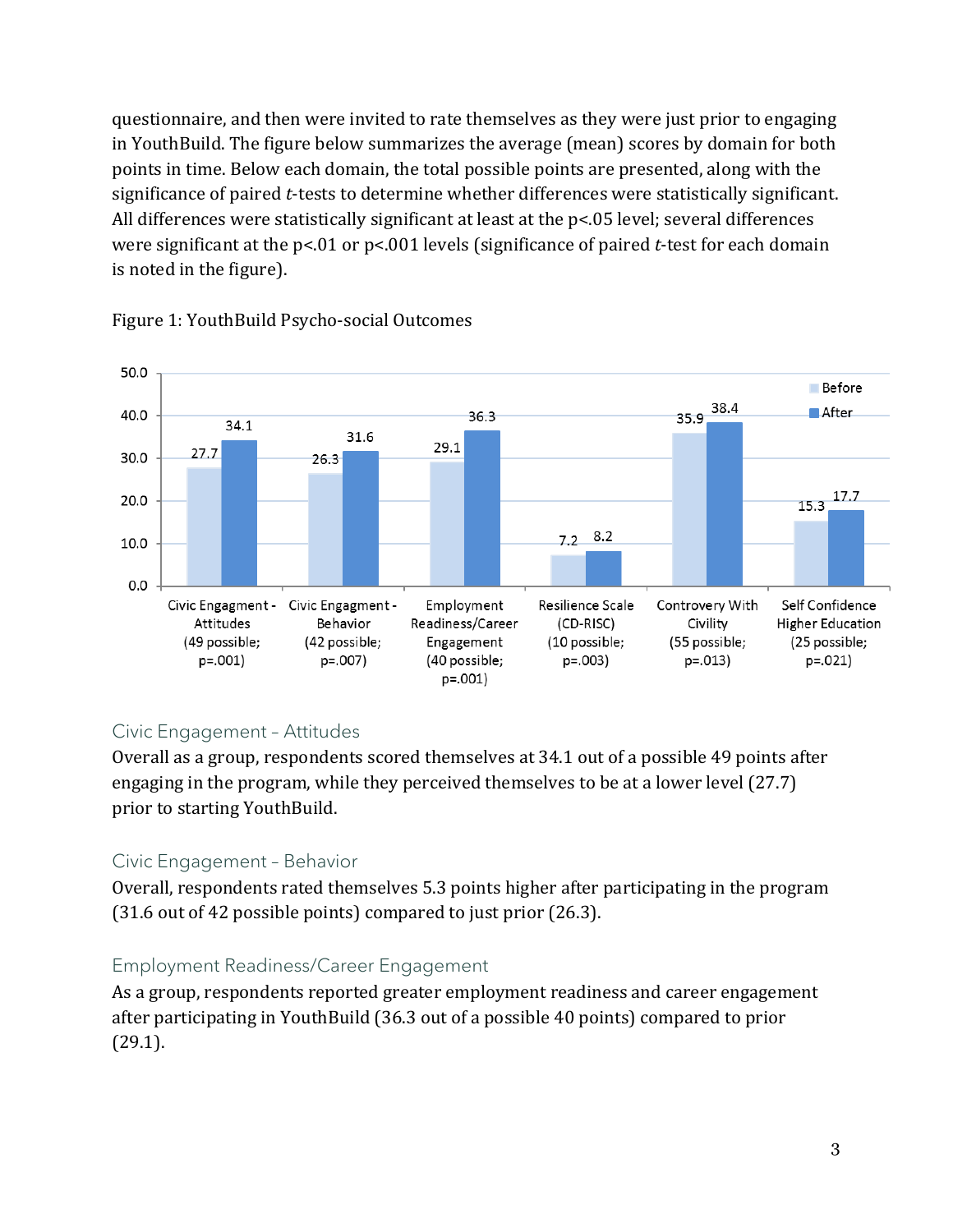#### Resilience Scale

Out of 10 possible points, respondents rated themselves as more resilient (8.2 out of 10 possible points) after their participation in YouthBuild compared to how resilient they perceived themselves to be prior (7.2).

#### Controversy with Civility

Out of 55 possible points, respondents reported gaining on average (mean) 2.5 points, rating themselves 38.4 at the end of YouthBuild compared with 35.9 prior to engaging in the program.

#### Self-Confidence related to Higher Education

On average, respondents rated themselves more confident in relation to engaging in higher education (17.7 out of 25 possible points) at the end of the program compared with their self-perception prior to participating in YouthBuild (15.3).

#### Education Aspirations

Finally, respondents were presented with a couple of questions related to their current educational goals. The results are presented in the table below.

| <b>Table 2: Educational Aspirations</b>                                                           |                |        |  |  |  |  |  |
|---------------------------------------------------------------------------------------------------|----------------|--------|--|--|--|--|--|
| Are you interested in further education, including technical certifications or attending college? |                |        |  |  |  |  |  |
| No, I don't plan on pursuing more education                                                       |                | 3.7%   |  |  |  |  |  |
| Yes, but not within the next year                                                                 | 8              | 29.6%  |  |  |  |  |  |
| Yes, within the next year                                                                         | 11             | 40.7%  |  |  |  |  |  |
| Yes, within 6 months                                                                              | 7              | 25.9%  |  |  |  |  |  |
| Total                                                                                             | 27             | 100.0% |  |  |  |  |  |
|                                                                                                   |                |        |  |  |  |  |  |
| What type of degree were you planning on obtaining?                                               |                |        |  |  |  |  |  |
| Technical/Professional Certifications                                                             | 9              | 36.0%  |  |  |  |  |  |
| Vocational/Technical Degree                                                                       | 3              | 12.0%  |  |  |  |  |  |
| 2-year College Degree                                                                             | 8              | 32.0%  |  |  |  |  |  |
| 4-year College Degree                                                                             | $\overline{2}$ | 8.0%   |  |  |  |  |  |
| <b>Graduate School Degree</b>                                                                     | 3              | 12.0%  |  |  |  |  |  |
| Total                                                                                             | 25             | 100.0% |  |  |  |  |  |

The vast majority of respondents reported interest in furthering their education (92.3%), with most indicating they would like to do so within a year (66.6%). Of those interested in further education, specific certification/degree interest varies, with about one-third interested in technical/professional certifications or two-year degrees each, 12.0%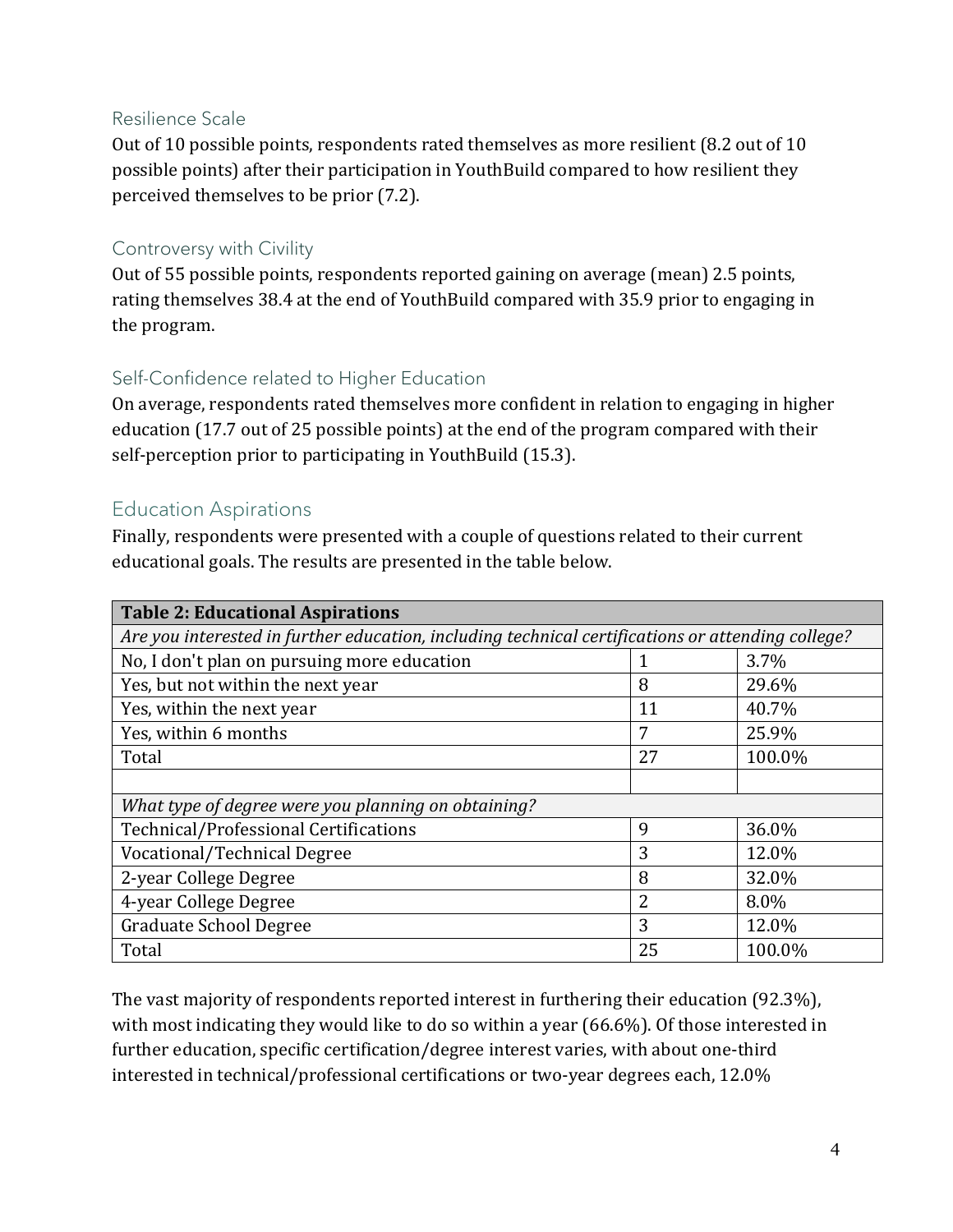interested in a vocational/technical degree or graduate school degree, and the remaining 8.0% interested in a four-year degree.

# Summary

Overall, survey results indicate that YouthBuild program participants experience greater levels of 21st Century Skills and self-confidence related to engaging in higher education at the end of their program experience compared to just prior to engaging in the program. Furthermore, participants overwhelmingly report interest in furthering their education. While these results reflect just two years of programming, they indicate that YouthBuild holds promise for positively impacting key skills and attitudes of Opportunity Youth related to civic engagement, resilience, ability to engage with controversy with civility, employment readiness, self-confidence related to higher education, and educational aspirations.

# Appendix

The complete questionnaire follows.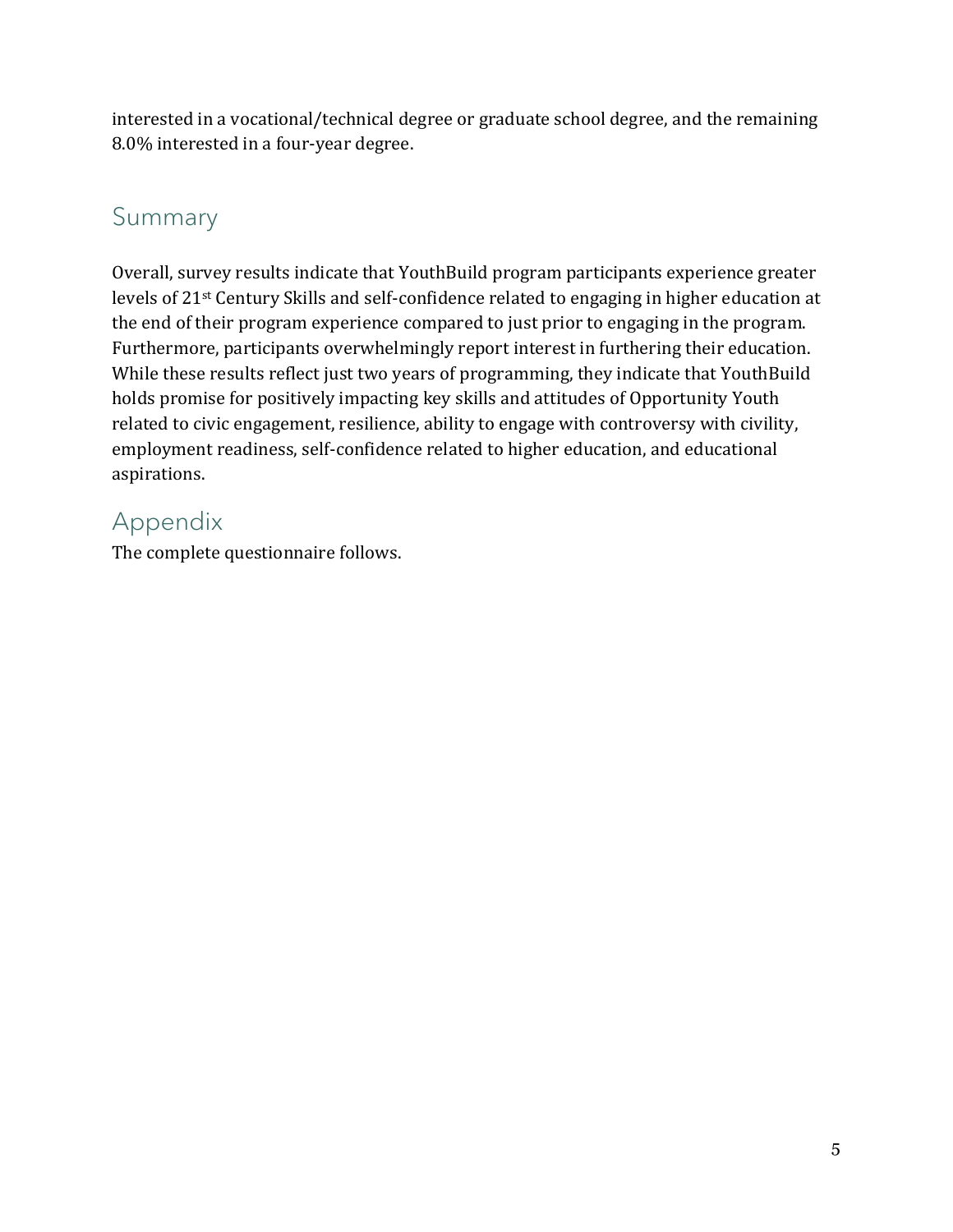## **Default Question Block**

The first two questions should be completed by the MCC YouthBuild staff member.

Participant ID

Attendance in YouthBuild (number of Americorps hours)

## **MCC YouthBuild Survey**

#### **Background**

This survey is part of a larger evaluation of the Milwaukee Christian Center's YouthBuild program that is being conducted by the University of Wisconsin-Milwaukee's Center for Urban Population Health (UWM/CUPH). As an MCC YouthBuild participant your insights and opinions are extremely important! As the program's external evaluators, please be assured that protecting your privacy is our highest priority at CUPH and we promise to maintain confidentiality for you at all times.

At no time will we reveal your participation or personally identify you in any oral or written reports. We will be providing a final report of the evaluation findings but will report answers only in aggregate, as a group and individual responses will not be identifiable. This survey should take about 10-15 minutes of your time to complete and your participation is voluntary, of course, and you may stop taking the survey at any time. However, your insights and opinions are extremely important, so thank you for agreeing to help with this important survey!

#### **Instructions**

For each set of questions you are asked to respond to questions about how you think and act NOW, and then you'll be asked the same questions about how you were BEFORE the program.

By clicking the "next" arrow below, you are consenting to taking this survey. Thank you!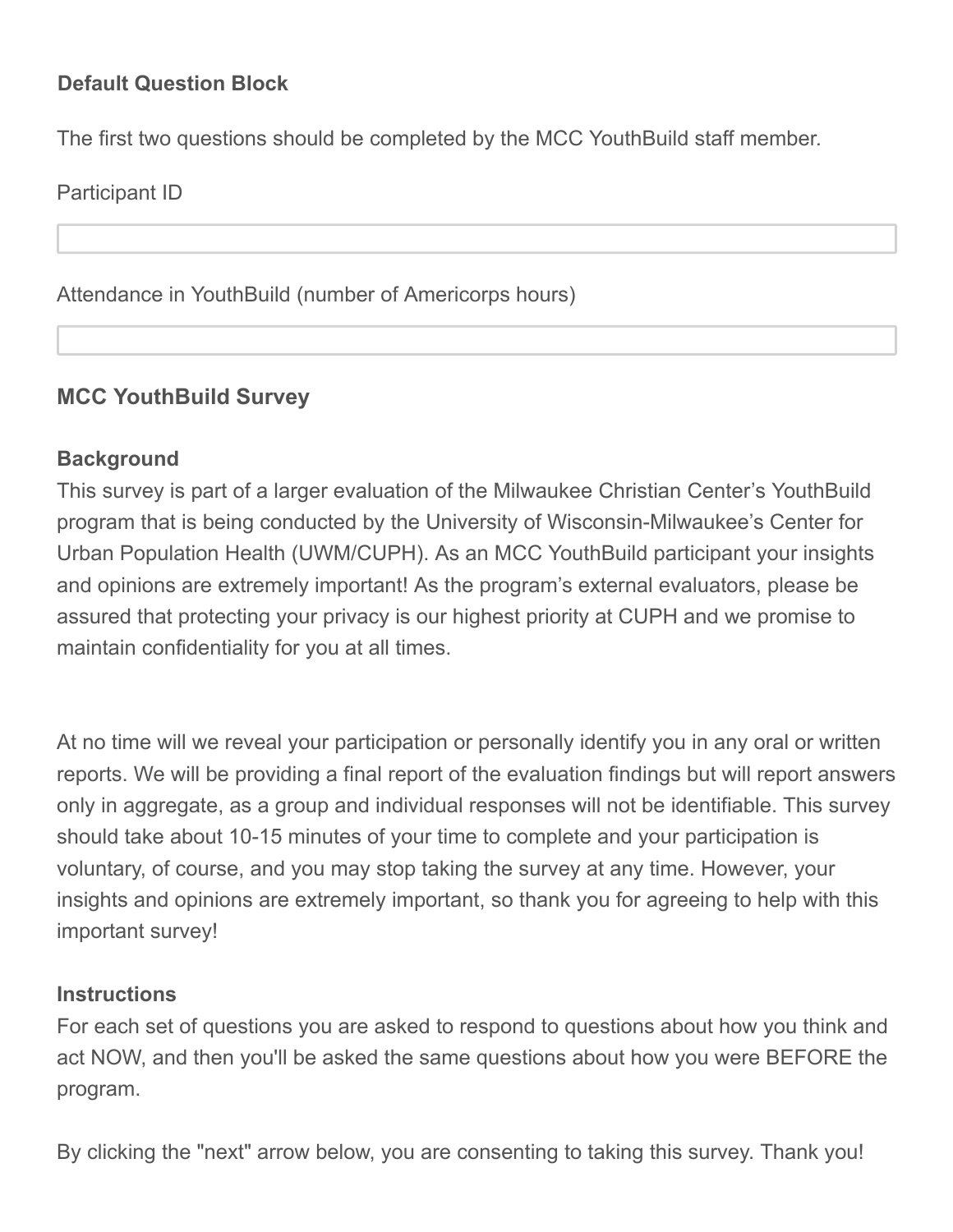|  | What is today's date? (Enter in MM/DD/YYYY) |
|--|---------------------------------------------|
|--|---------------------------------------------|

First please tell us about yourself. What is your race/ethnicity (select all that apply)?

| American Indian/Alaska<br><b>Native</b> |              | Native Hawaiian or Other<br>Pacific Islander | White    |
|-----------------------------------------|--------------|----------------------------------------------|----------|
| Asian                                   |              | <b>Black or African American</b>             | Latino/a |
|                                         |              |                                              |          |
| Please select your gender identity:     |              |                                              |          |
| Male                                    |              |                                              |          |
| Female                                  |              |                                              |          |
| Transgender                             |              |                                              |          |
|                                         | <b>Other</b> |                                              |          |
|                                         |              |                                              |          |
| How old are you?                        |              |                                              |          |

The first set of questions asks you to describe yourself as you are **now**, toward the end of your YouthBuild experience.

Civic Engagement Scale **Attitudes** 

Part 1: In this part, there are eight statements that are designed to measure an individual's civic attitudes. For the purpose of this study, civic attitudes have been defined as the personal beliefs and feelings that individuals have about their own involvement in their community and their perceived ability to make a difference in that community.

#### **Please indicate how much you agree or disagree with each statement.**

|                                            | Disagree 2 3 3 4 5 6 |  |  |  | Agree |
|--------------------------------------------|----------------------|--|--|--|-------|
| 1. I feel responsible for<br>my community. | 0 0 0 0 0 0 0 0      |  |  |  |       |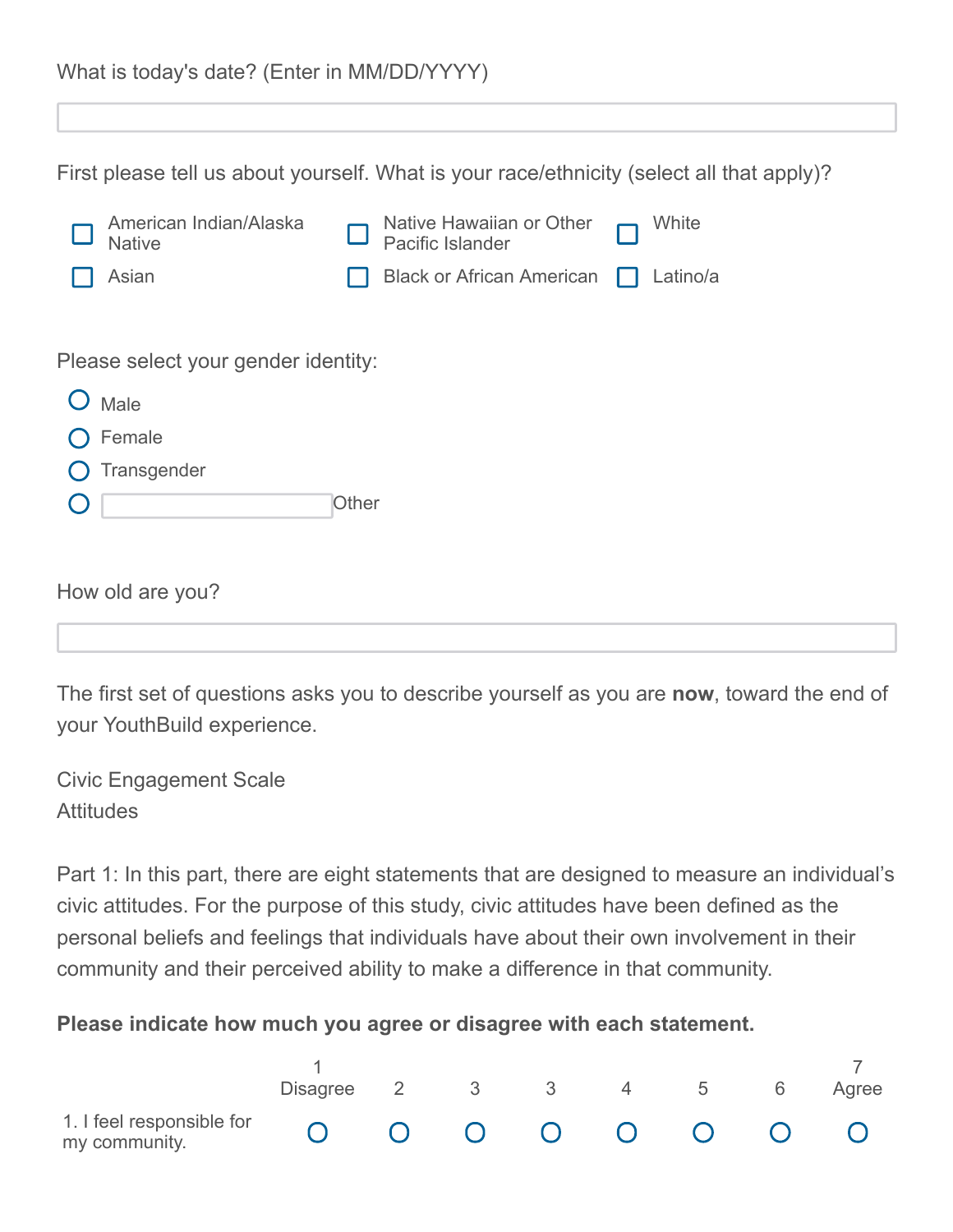| <b>Disagree</b> | $\overline{2}$ | 3         | 3         | $\overline{4}$ | 5         | 6 | $\overline{7}$<br>Agree |
|-----------------|----------------|-----------|-----------|----------------|-----------|---|-------------------------|
|                 | $\bigcap$      | $\bigcap$ | $\bigcap$ |                |           |   |                         |
|                 | $\bigcap$      | $\bigcap$ | $\bigcap$ | $\bigcap$      | $\bigcap$ |   |                         |
|                 | $\bigcap$      | $\bigcap$ | $\bigcap$ |                | $\bigcap$ |   |                         |
|                 | $\bigcap$      | $\bigcap$ | $\bigcap$ | $\bigcap$      | $\bigcap$ |   |                         |
|                 | $\bigcap$      | ∩         | $\bigcap$ | $\cap$         | $\bigcap$ |   |                         |
|                 |                |           |           |                |           |   |                         |

Civic Engagement Scale

**Behaviors** 

Part 2: In this part, there are six statements that are designed to measure the behaviors that indicate a level of civic engagement. Civic behaviors have been defined as the actions that one takes to actively attempt to engage and make a difference in his or her community.

## **Please indicate how much you agree or disagree with each statement.**

|                                                                                 | <b>Disagree</b> | $\overline{2}$ | 3 | 3 | $\overline{4}$ | 5 | 6 | Agree |
|---------------------------------------------------------------------------------|-----------------|----------------|---|---|----------------|---|---|-------|
| 1. I am involved in<br>structured volunteer<br>position(s) in the<br>community. |                 |                |   |   |                |   |   |       |
| 2. When working with<br>others, I make positive<br>changes in the<br>community. |                 |                |   |   |                |   |   |       |
| 3. I help members of<br>my community.                                           |                 |                |   |   |                |   |   |       |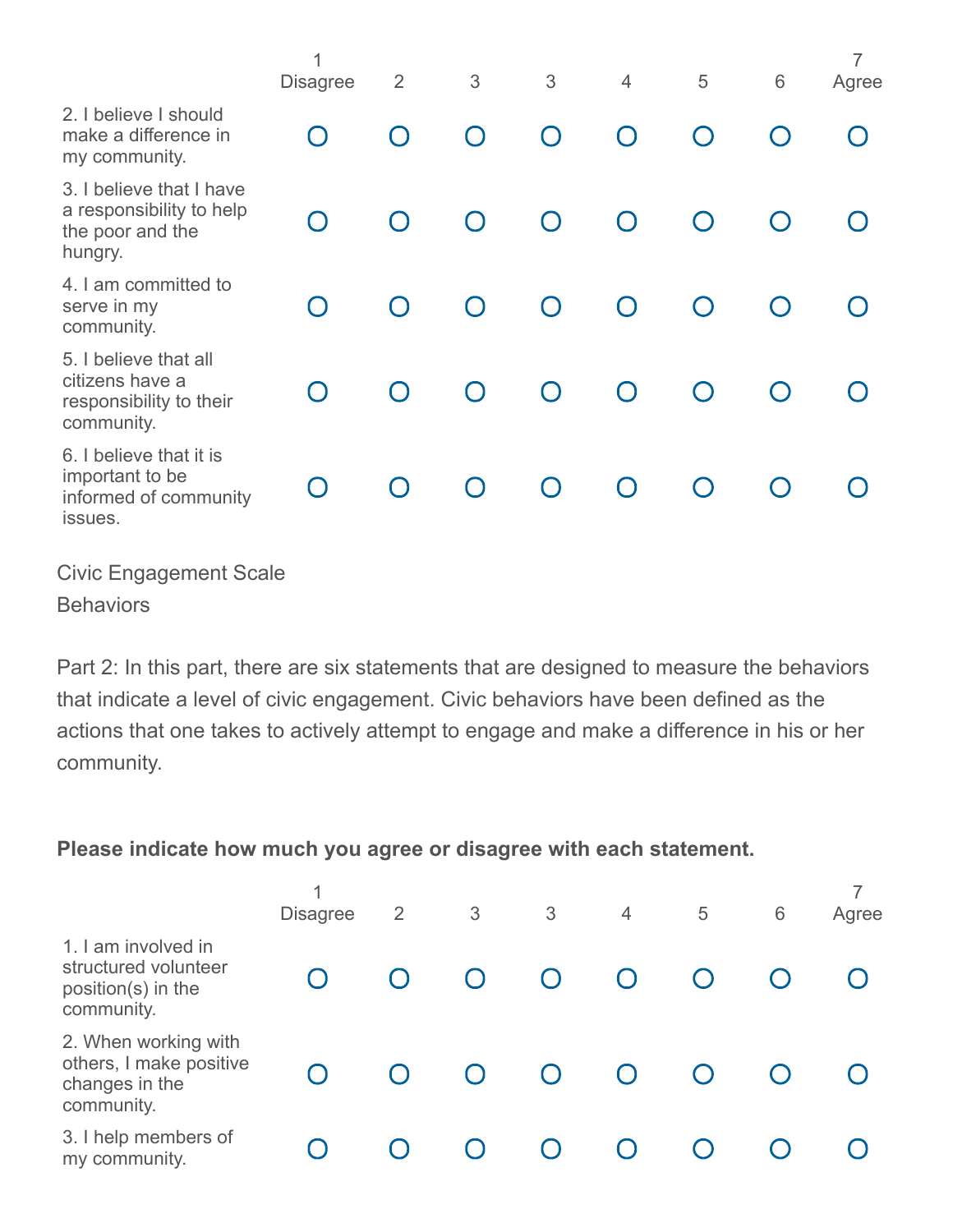|                                                                                      | 4<br><b>Disagree</b> | $\overline{2}$ | 3 | 3 | $\overline{4}$ | 5 | $6\phantom{1}6$ | Agree |
|--------------------------------------------------------------------------------------|----------------------|----------------|---|---|----------------|---|-----------------|-------|
| 4. I stay informed of<br>events in my<br>community.                                  |                      |                |   |   |                |   |                 |       |
| 5. I participate in<br>discussions that raise<br>issues of social<br>responsibility. |                      |                |   |   |                |   |                 |       |
| 6. I contribute to<br>charitable<br>organizations within<br>the community.           |                      |                |   |   |                |   |                 |       |

Employment Readiness

Career Engagement Scale (Modified)

Part 3: Thinking of your **current** situation, how much confidence do you have that you could accomplish the following tasks?

**Please indicate your level of confidence on a scale from "No Confidence at all" to "Complete Confidence."**

#### **What best describes you?**

|                                                                                          | <b>No</b><br>confidence at<br>all | Very little<br>confidence | Moderate<br>confidence | <b>Much</b><br>confidence | Complete<br>confidence |
|------------------------------------------------------------------------------------------|-----------------------------------|---------------------------|------------------------|---------------------------|------------------------|
| 1. Actively seek to<br>design your<br>professional future.                               |                                   |                           |                        |                           |                        |
| 2. Undertake things to<br>achieve your career<br>goals.                                  |                                   |                           |                        |                           |                        |
| 3. Care for the<br>development of your<br>career.                                        |                                   |                           |                        |                           |                        |
| 4. Develop plans and<br>goals for your future<br>career.                                 |                                   |                           |                        |                           |                        |
| 5. Sincerely think<br>about personal values,<br>interests, abilities, and<br>weaknesses. |                                   |                           |                        |                           |                        |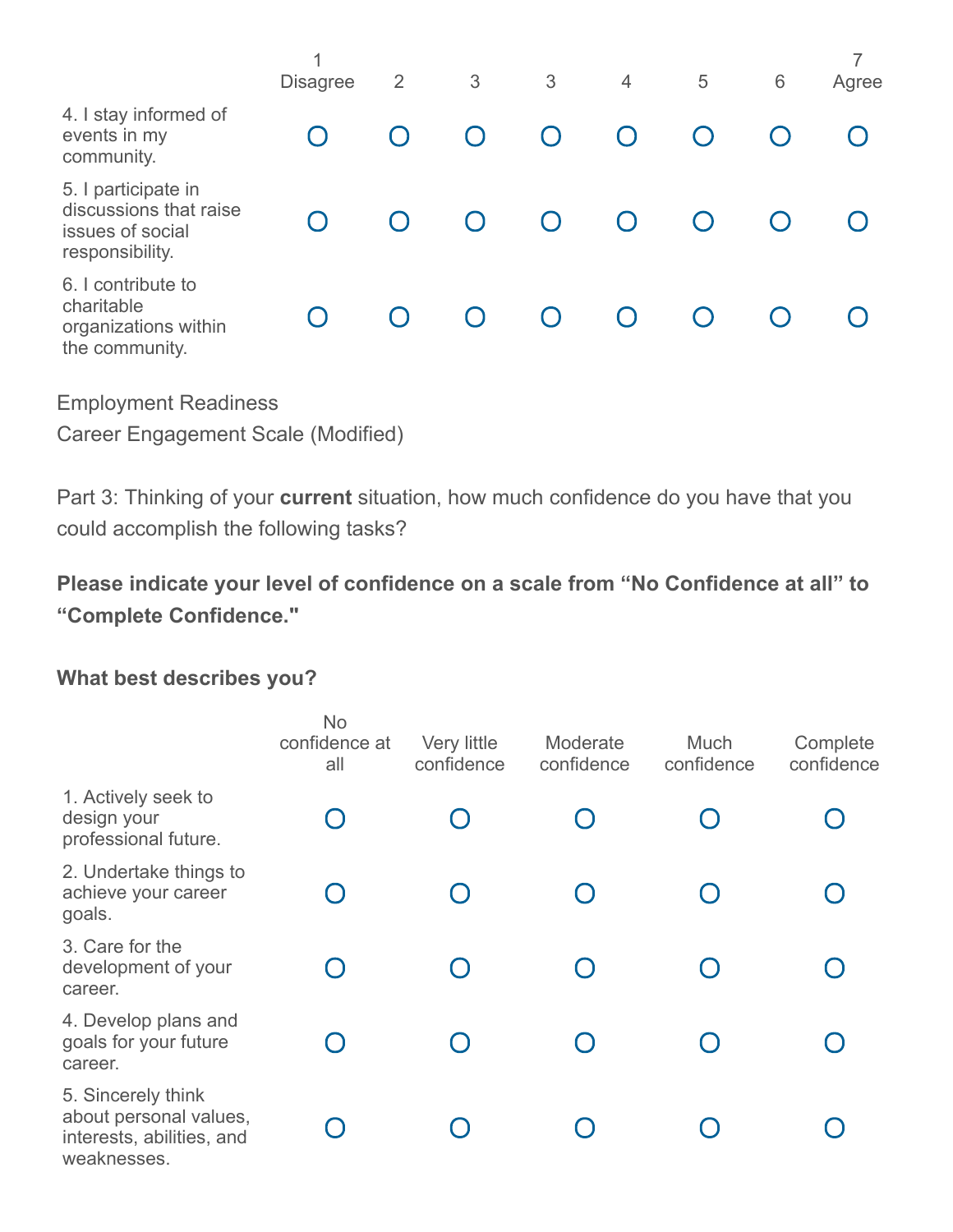|                                                                                                                                           | <b>No</b><br>confidence at<br>all | Very little<br>confidence | Moderate<br>confidence | Much<br>confidence | Complete<br>confidence |
|-------------------------------------------------------------------------------------------------------------------------------------------|-----------------------------------|---------------------------|------------------------|--------------------|------------------------|
| 6. Collect information<br>about employers,<br>professional<br>development<br>opportunities, or the<br>job market in your<br>desired area. |                                   |                           |                        |                    |                        |
| 7. Establish or<br>maintain contacts with<br>people who can help<br>you professionally.                                                   |                                   |                           |                        |                    |                        |
| 8. Voluntarily<br>participate in further<br>education, training, or<br>other events to support<br>your career.                            |                                   |                           |                        |                    |                        |
| 9. Assume duties or<br>positions that will help<br>you progress<br>professionally.                                                        |                                   |                           |                        |                    |                        |

21st Century Skills

Part 4: Please read each statement carefully and choose the response that best fits you.

## **Resilience Scale**

|                                                                      | Strongly<br>disagree | <b>Disagree</b> | Neither agree<br>nor disagree | Agree | Strongly<br>agree |
|----------------------------------------------------------------------|----------------------|-----------------|-------------------------------|-------|-------------------|
| 1. I am able to adapt to<br>change.                                  |                      |                 |                               |       |                   |
| 2. I tend to bounce<br>back after I've<br>experienced a<br>hardship. |                      |                 |                               |       |                   |
| <b>Controversy with Civility</b>                                     |                      |                 |                               |       |                   |
|                                                                      | Strongly<br>disagree | <b>Disagree</b> | Neither agree<br>nor disagree | Agree | Strongly<br>agree |
| 1. I am open to others'<br>ideas.                                    |                      |                 |                               |       |                   |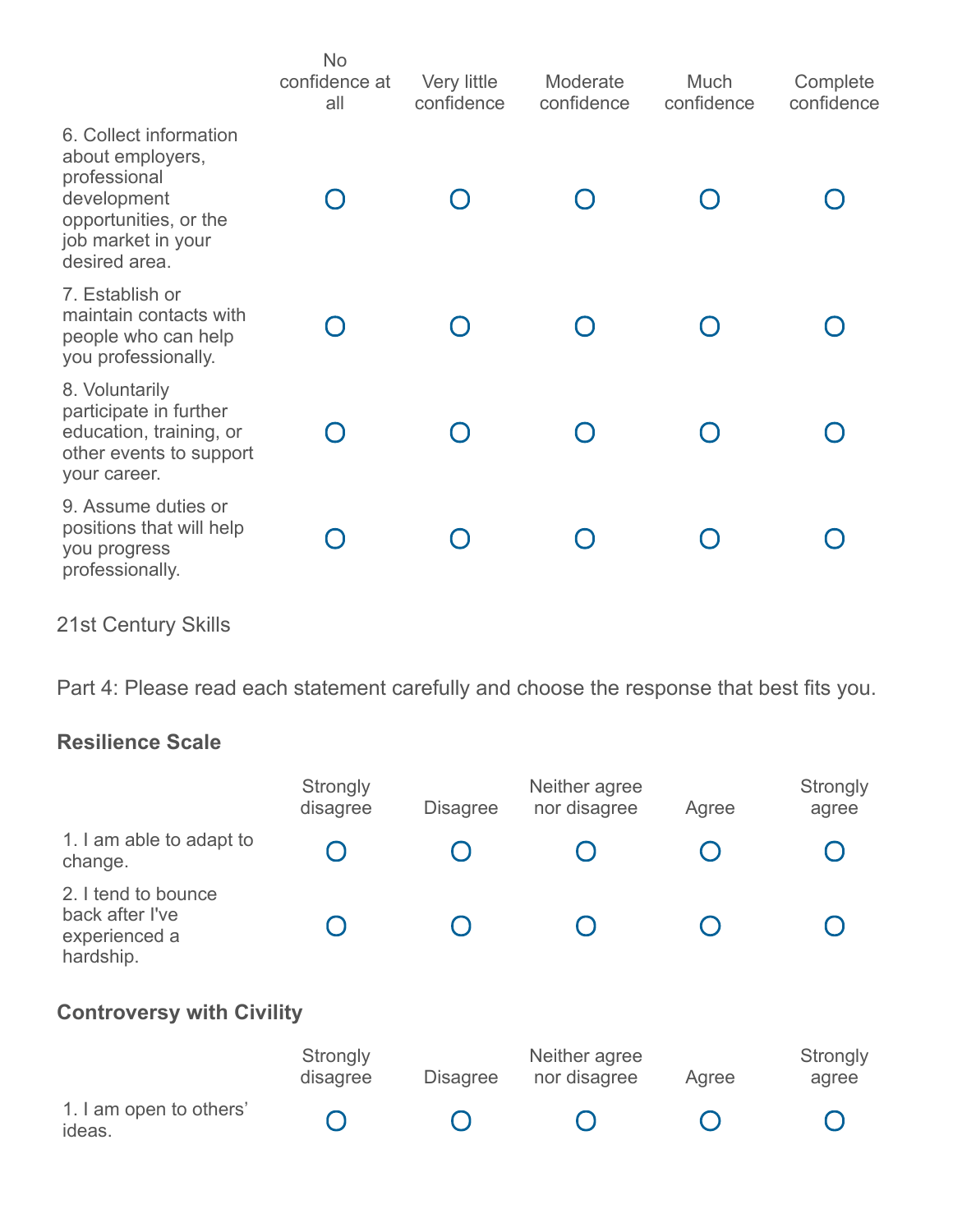|                                                                                                | Strongly<br>disagree | <b>Disagree</b> | Neither agree<br>nor disagree | Agree | Strongly<br>agree |
|------------------------------------------------------------------------------------------------|----------------------|-----------------|-------------------------------|-------|-------------------|
| 2. Creativity can come<br>from conflict.                                                       |                      | $\bigcap$       |                               |       |                   |
| 3. I value differences in<br>others.                                                           |                      |                 |                               |       |                   |
| 4. Hearing differences<br>in opinions enriches<br>my thinking.                                 |                      |                 |                               |       |                   |
| 5. I struggle when<br>group members have<br>ideas that are different<br>from mine.             |                      |                 |                               |       |                   |
| 6. Greater harmony<br>can come out of<br>disagreement.                                         |                      |                 |                               |       |                   |
| 7. I respect opinions<br>other than my own.                                                    |                      |                 |                               |       |                   |
| 8. I am uncomfortable<br>when someone<br>disagrees with me.                                    |                      |                 |                               |       |                   |
| 9. When there is a<br>conflict between two<br>people, one will win<br>and the other will lose. |                      |                 |                               |       |                   |
| 10. I am comfortable<br>with conflict.                                                         |                      |                 |                               |       |                   |
| 11. I share my ideas<br>with others.                                                           |                      |                 |                               |       |                   |

Interest in Higher Education

Part 5: Please read each statement carefully and choose the response that best fits you.

## **How confident are you in your ability to...**

|                                                                                                                             | <b>No</b><br>confidence at<br>all | Very little<br>confidence | Moderate<br>confidence | <b>Much</b><br>confidence | Complete<br>confidence |
|-----------------------------------------------------------------------------------------------------------------------------|-----------------------------------|---------------------------|------------------------|---------------------------|------------------------|
| collect information<br>about colleges or other<br>educational<br>opportunities that are<br>available beyond high<br>school. |                                   |                           |                        |                           |                        |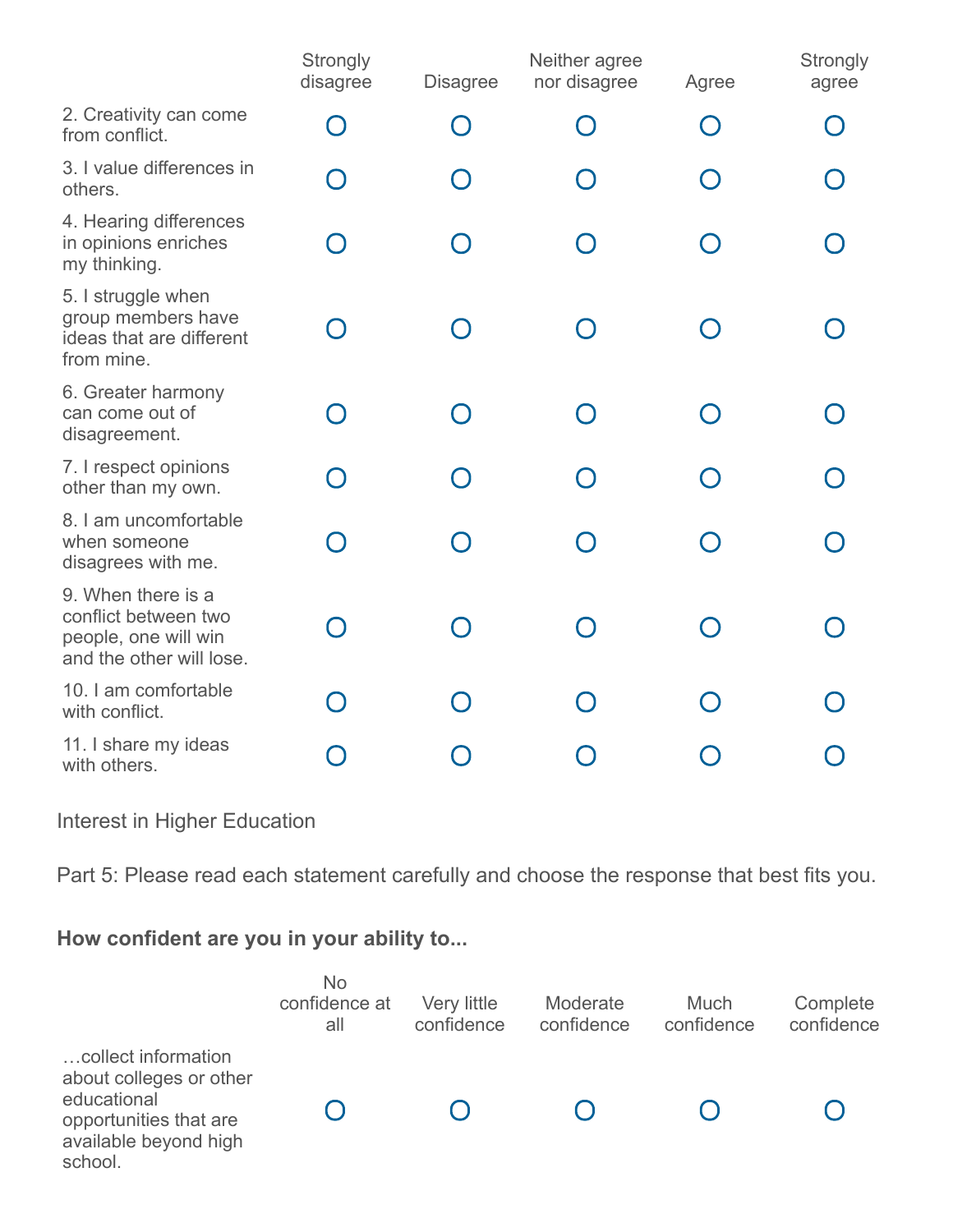|                                                                                                                                                 | <b>No</b><br>confidence at<br>all | Very little<br>confidence | Moderate<br>confidence | Much<br>confidence | Complete<br>confidence |
|-------------------------------------------------------------------------------------------------------------------------------------------------|-----------------------------------|---------------------------|------------------------|--------------------|------------------------|
| talk to a school<br>counselor and/or other<br>mentors about<br>educational options<br>beyond high school.                                       |                                   |                           |                        |                    |                        |
| request information<br>(financial aid,<br>admission<br>requirements, and<br>deadlines, etc) and/or<br>applications for<br>admission to college. |                                   |                           |                        |                    |                        |
| develop plans and<br>goals for your<br>educational future?                                                                                      |                                   |                           |                        |                    |                        |
| research academic<br>majors that might be a<br>good fit with your<br>interests and goals.                                                       |                                   |                           |                        |                    |                        |

Are you interested in further education, including technical certifications or attending college?

- $O$  No, I don't plan on pursuing more education
- No, I already have a college degree
- $\bigcirc$  Yes, but not within the next year
- $\bigcirc$  Yes, within the next year
- Yes, within 6 months

What type of education are you interested in obtaining?

- Technical/Professional Certifications
- O Vocational/Technical Degree
- 2- year College Degree
- 4-year College Degree
- Graduate School Degree

Great! We're almost done.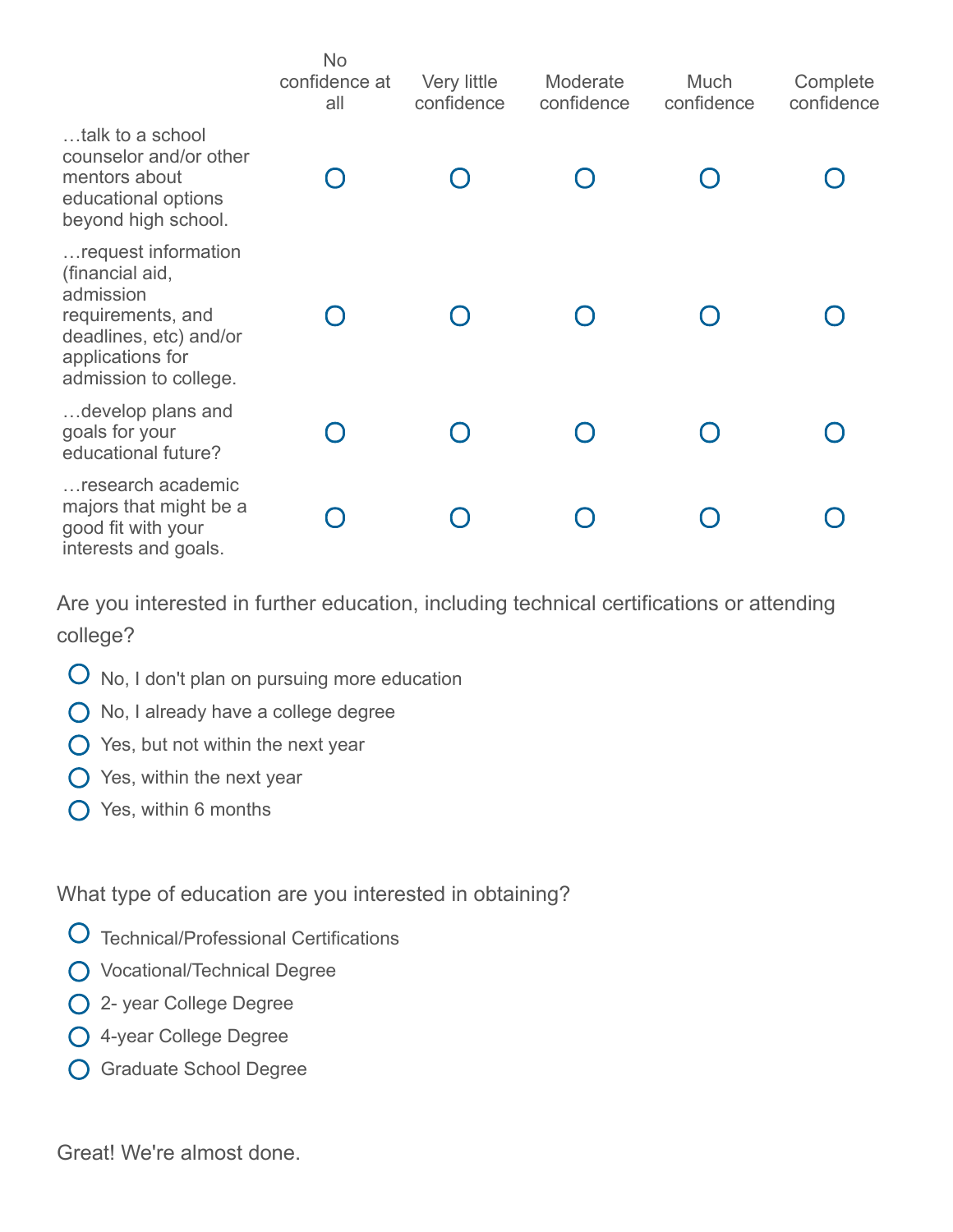This last set of questions asks you to describe yourself as you were **BEFORE** you participated in YouthBuild.

**Now please think about how you were BEFORE YouthBuild and indicate how much you agree or disagree with each statement.**

|                                                                                              | 1<br><b>Disagree</b> | $\overline{2}$ | 3         | 3         | $\overline{4}$                                | 5         | 6                                               | $\overline{7}$<br>Agree |
|----------------------------------------------------------------------------------------------|----------------------|----------------|-----------|-----------|-----------------------------------------------|-----------|-------------------------------------------------|-------------------------|
| 1. I felt responsible for<br>my community.                                                   | $\Box$               | $\bigcap$      | $\bigcap$ | $\bigcap$ | $\left( \begin{array}{c} \end{array} \right)$ | $\bigcap$ | $\left( \begin{array}{c} 1 \end{array} \right)$ |                         |
| 2. I believed I should<br>make a difference in<br>my community.                              | $\cap$               | $\bigcap$      | ∩         | ∩         | ∩                                             | ∩         | $\bigcap$                                       |                         |
| 3. I believed that I have<br>a responsibility to help<br>the poor and the<br>hungry.         | $\Box$               | ∩              | ∩         | ∩         | ∩                                             | ∩         |                                                 |                         |
| 4. I was committed to<br>serve in my community.                                              | $\cap$               | $\cap$         | ∩         | ∩         | ∩                                             | ∩         |                                                 |                         |
| 5. I believed that all<br>citizens have a<br>responsibility to their<br>community.           | $\cap$               | $\bigcap$      | $\bigcap$ | $\bigcap$ | $\bigcap$                                     | $\bigcap$ | $\bigcap$                                       |                         |
| 6. I believed that it is<br>important to be<br>informed of community<br>issues.              |                      | ∩              | ∩         | ∩         | ∩                                             |           |                                                 |                         |
| 7. I believed that it is<br>important to volunteer.                                          | $\Box$               | $\bigcap$      | ∩         | $\bigcap$ | $\bigcap$                                     | ∩         |                                                 |                         |
| 8. I believed that it is<br>important to financially<br>support charitable<br>organizations. |                      |                | ∩         | $\bigcap$ |                                               | ∩         |                                                 |                         |

**Please indicate how much you agree or disagree with each statement.**

| <b>Before YouthBuild</b>                                                         |                 |   |                        |                         |                        |   |   |       |
|----------------------------------------------------------------------------------|-----------------|---|------------------------|-------------------------|------------------------|---|---|-------|
|                                                                                  | <b>Disagree</b> | 2 | 3                      | $\overline{\mathbf{3}}$ | $\overline{4}$         | 5 | 6 | Agree |
| 1. I was involved in<br>structured volunteer<br>position(s) in the<br>community. |                 |   | $\left( \quad \right)$ | $\bigcup$               | $\left( \quad \right)$ |   |   |       |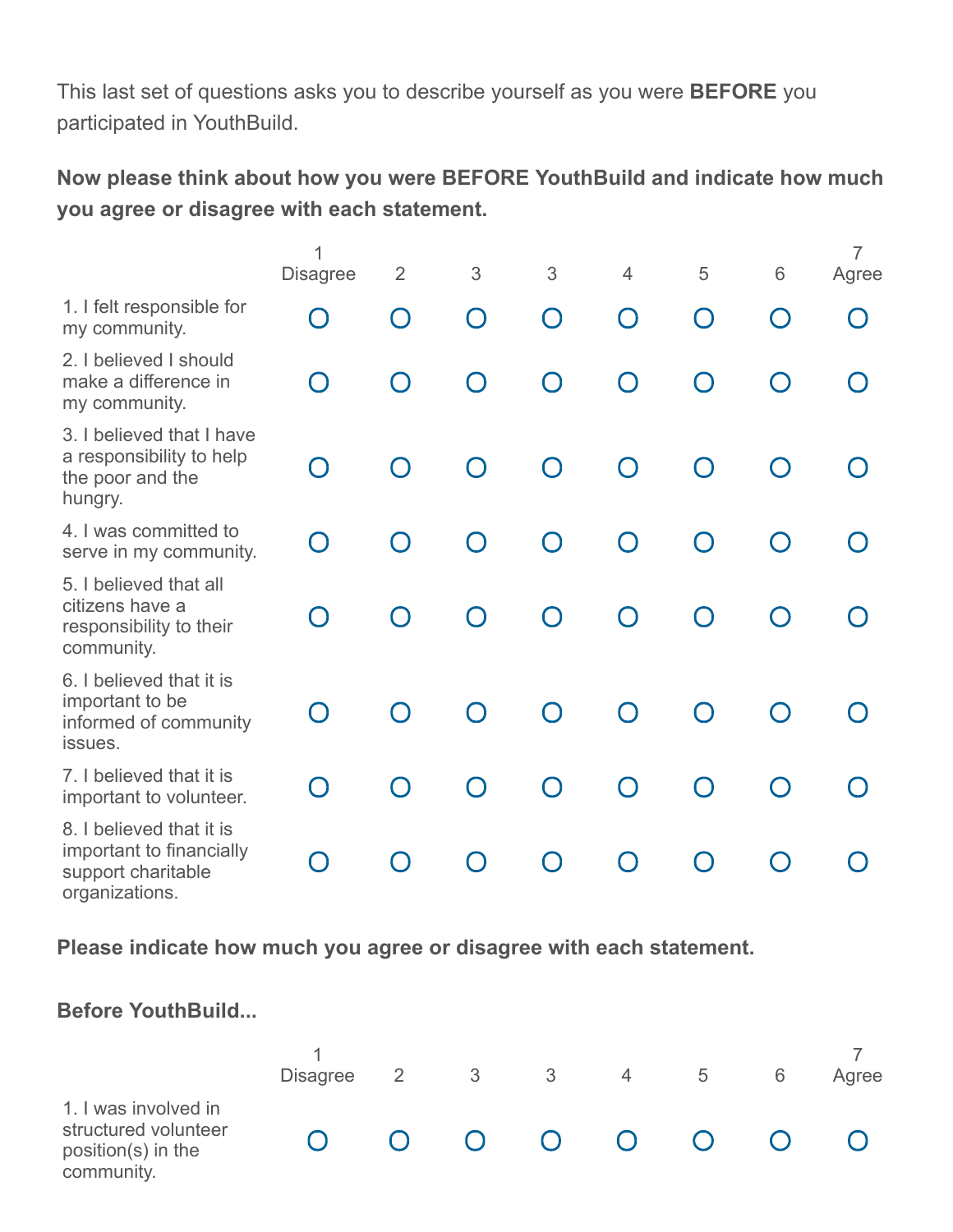|                                                                                       | 1<br><b>Disagree</b> | $\overline{2}$ | 3         | 3         | $\overline{4}$ | 5         | $6\phantom{1}$ | $\overline{7}$<br>Agree |
|---------------------------------------------------------------------------------------|----------------------|----------------|-----------|-----------|----------------|-----------|----------------|-------------------------|
| 2. When working with<br>others, I made positive<br>changes in the<br>community.       |                      | ∩              | ∩         | $\bigcap$ |                |           |                |                         |
| 3. I helped members of<br>my community.                                               |                      |                | $\bigcap$ | $\bigcap$ |                |           |                |                         |
| 4. I stayed informed of<br>events in my<br>community.                                 |                      | $\bigcap$      | $\bigcap$ | $\bigcap$ | $\cap$         | $\bigcap$ |                |                         |
| 5. I participated in<br>discussions that raise<br>issues of social<br>responsibility. |                      | $\bigcap$      | $\bigcap$ | $\bigcap$ | ∩              | $\bigcap$ | $\bigcap$      |                         |
| 6. I contributed to<br>charitable<br>organizations within<br>the community.           |                      |                |           |           |                |           |                |                         |

**Please indicate your level of confidence on a scale from "No Confidence at all" to "Complete Confidence."**

## **What best describes your confidence level before YouthBuild?**

|                                                                                            | <b>No</b><br>confidence at<br>all | Very little<br>confidence | Moderate<br>confidence | Much<br>confidence | Complete<br>confidence |
|--------------------------------------------------------------------------------------------|-----------------------------------|---------------------------|------------------------|--------------------|------------------------|
| 1. Actively sought to<br>design your<br>professional future.                               |                                   |                           |                        |                    |                        |
| 2. Undertook things to<br>achieve your career<br>goals.                                    |                                   |                           |                        |                    |                        |
| 3. Cared for the<br>development of your<br>career.                                         |                                   |                           |                        |                    |                        |
| 4. Developed plans<br>and goals for your<br>future career.                                 |                                   |                           |                        |                    |                        |
| 5. Sincerely thought<br>about personal values,<br>interests, abilities, and<br>weaknesses. |                                   |                           |                        |                    |                        |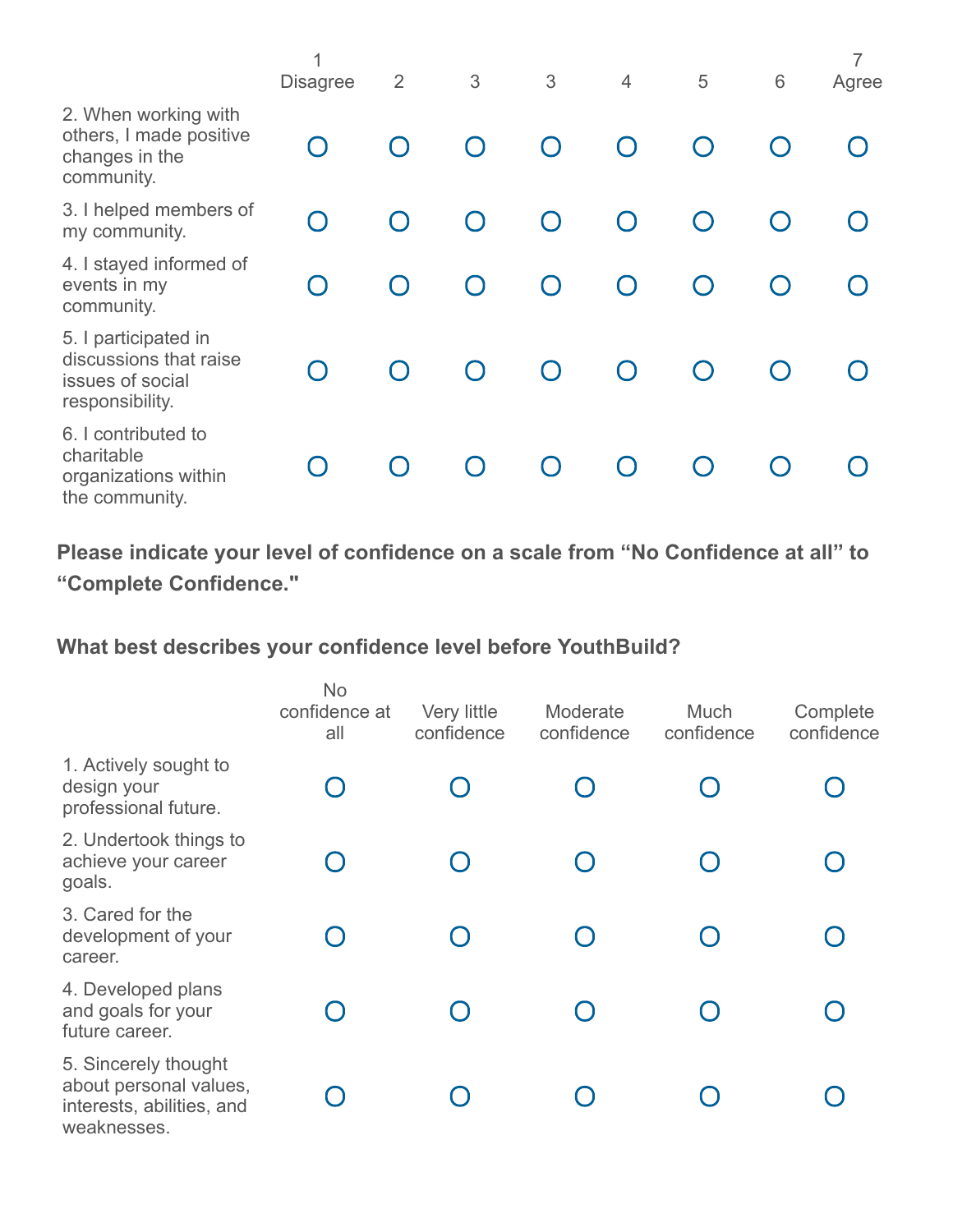|                                                                                                                                                | <b>No</b><br>confidence at<br>all | Very little<br>confidence | Moderate<br>confidence | Much<br>confidence | Complete<br>confidence |
|------------------------------------------------------------------------------------------------------------------------------------------------|-----------------------------------|---------------------------|------------------------|--------------------|------------------------|
| 6. Collected<br>information about<br>employers,<br>professional<br>development<br>opportunities, or the<br>job market in your<br>desired area. |                                   |                           |                        |                    |                        |
| 7. Established or<br>maintained contacts<br>with people who can<br>help you<br>professionally.                                                 |                                   |                           |                        |                    |                        |
| 8. Voluntarily<br>participated in further<br>education, training, or<br>other events to support<br>your career.                                |                                   |                           |                        |                    |                        |
| 9. Assumed duties or<br>positions that will help<br>you progress<br>professionally.                                                            |                                   |                           |                        |                    |                        |

## **Resilience Scale**

# **Before YouthBuild, what best described you?**

|                                                                        | Strongly<br>disagree | <b>Disagree</b> | Neither agree<br>nor disagree | Agree | Strongly<br>agree |
|------------------------------------------------------------------------|----------------------|-----------------|-------------------------------|-------|-------------------|
| 1. I was able to adapt<br>to change.                                   |                      |                 |                               |       |                   |
| 2. I tended to bounce<br>back after I've<br>experienced a<br>hardship. |                      |                 |                               |       |                   |
| <b>Controversy with Civility</b>                                       |                      |                 |                               |       |                   |
|                                                                        | Strongly<br>disagree | <b>Disagree</b> | Neither agree<br>nor disagree | Agree | Strongly<br>agree |
| 1. I was open to others'<br>ideas.                                     |                      |                 |                               |       |                   |
| 2. I believed creativity<br>can come from conflict.                    |                      |                 |                               |       |                   |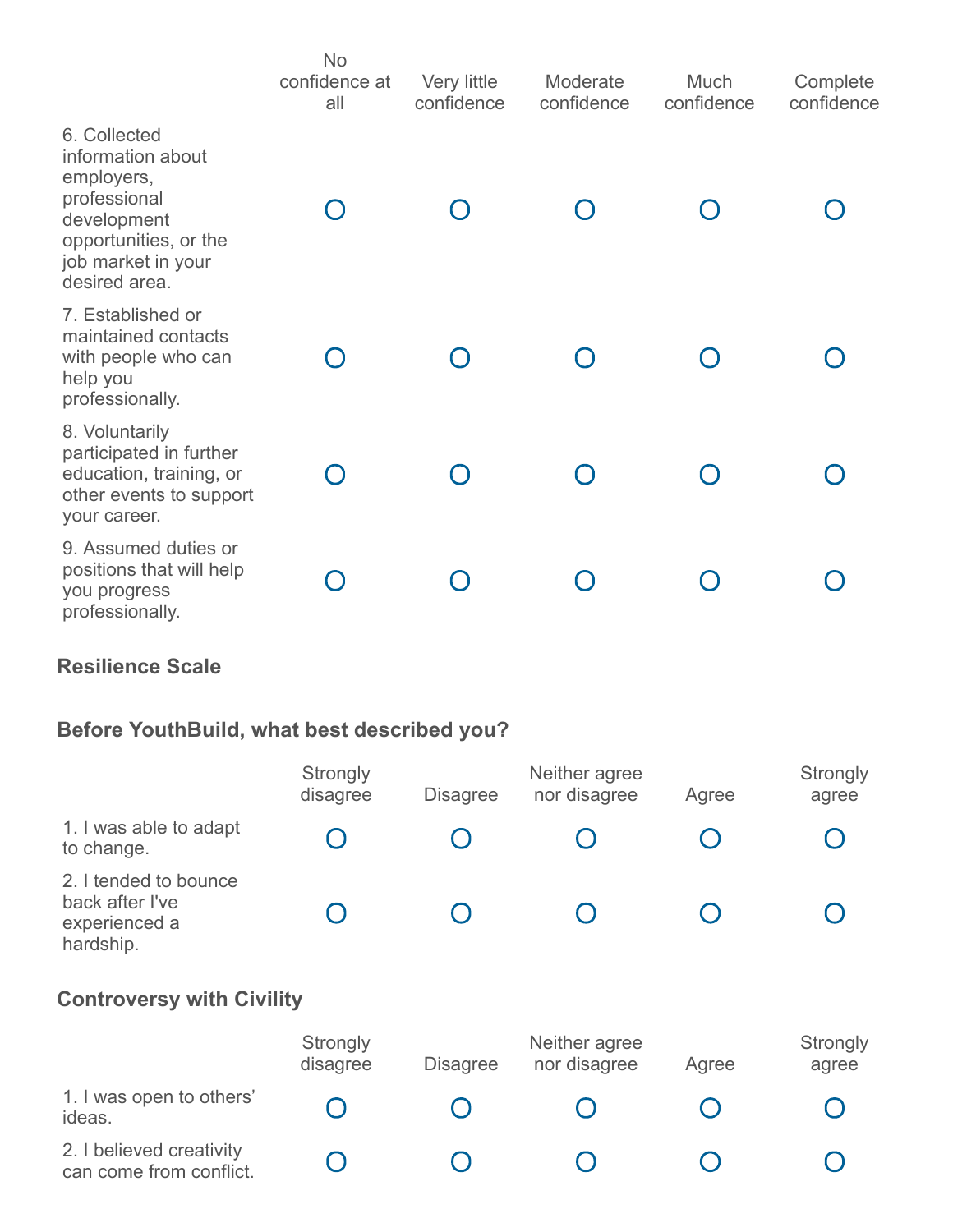|                                                                                                              | Strongly<br>disagree | <b>Disagree</b> | Neither agree<br>nor disagree | Agree  | <b>Strongly</b><br>agree |
|--------------------------------------------------------------------------------------------------------------|----------------------|-----------------|-------------------------------|--------|--------------------------|
| 3. I valued differences<br>in others.                                                                        |                      | $\bigcap$       |                               |        |                          |
| 4. Hearing differences<br>in opinions enriched<br>my thinking.                                               |                      | $\cap$          |                               |        |                          |
| 5. I struggled when<br>group members have<br>ideas that are different<br>from mine.                          |                      |                 |                               |        |                          |
| 6. I believed greater<br>harmony can come out<br>of disagreement.                                            |                      |                 | $\cap$                        | $\Box$ |                          |
| 7. I respected opinions<br>other than my own.                                                                |                      | וו              |                               |        |                          |
| 8. I was uncomfortable<br>when someone<br>disagreed with me.                                                 |                      | $\cap$          |                               |        |                          |
| 9. I believed when<br>there is a conflict<br>between two people,<br>one will win and the<br>other will lose. |                      |                 |                               |        |                          |
| 10. I was comfortable<br>with conflict.                                                                      |                      |                 |                               |        |                          |
| 11. I shared my ideas<br>with others.                                                                        |                      |                 |                               |        |                          |

## **Please read each statement carefully and choose the response that best fits you.**

## **BEFORE YouthBuild, how confident were you in your ability to...**

|                                                                                                                             | <b>No</b><br>confidence at<br>all | Very little<br>confidence | Moderate<br>confidence | <b>Much</b><br>confidence | Complete<br>confidence |
|-----------------------------------------------------------------------------------------------------------------------------|-----------------------------------|---------------------------|------------------------|---------------------------|------------------------|
| collect information<br>about colleges or other<br>educational<br>opportunities that are<br>available beyond high<br>school. |                                   |                           |                        |                           |                        |